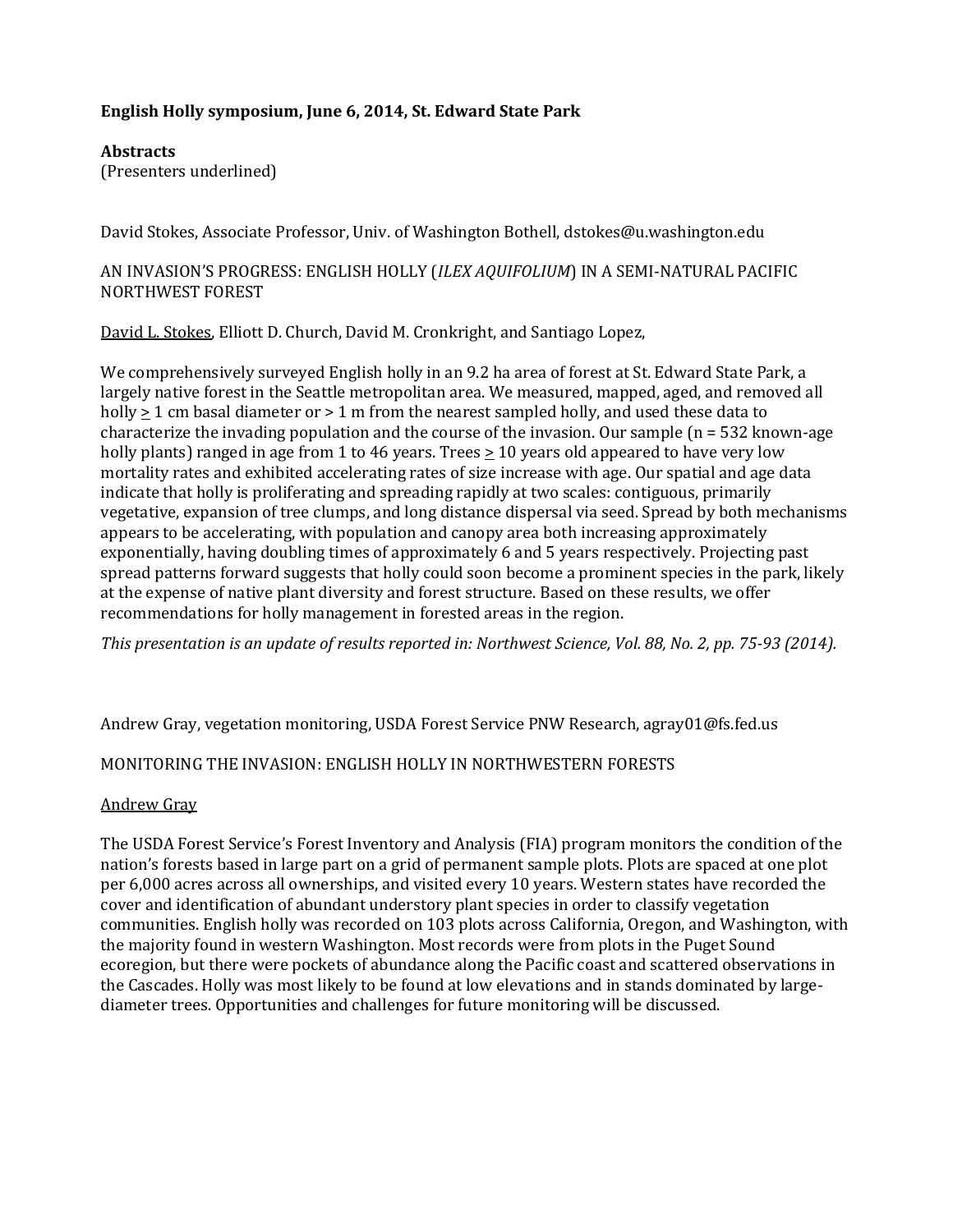Andrea Watts, [andwatts@live.com](mailto:andwatts@live.com)

### AN EXAMINATION OF STAND ATTRIBUTES AND THE PRESENCE OF ENGLISH HOLLY IN A PACIFIC NORTHWEST FOREST, GRAYS HARBOR COUNTY, WASH.

## Andrea Watts

The purpose of this study was to identify the forest conditions under which *Ilex* is found and to determine if there are significant differences between plots where *Ilex* is present and where it is absent. The research site is located in Grays Harbor County in Washington State, and data collection occurred from June 2011–November 2012, on 200 plots placed throughout the stand stages found on the landscape. The results yielded a significant difference in basal area and the number of shrubby understory vegetation species between the *Ilex-*absent and *Ilex*-present plots. The stand stages identified as being significant were Understory Reinitiation and Late Initiation. Reed canary grass and native grass could serve as indicators for the absence of *Ilex* while sword fern or cascara could serve as indicators of a favorable habitat. While *Ilex* appears in all forest stand stages, its presence in stands with a high basal area means that mature forests are particularly vulnerable to *Ilex* entering the stand because this stage has combination of a high SDI and light-rich conditions capable of supporting diverse understory vegetative species.

*This presentation is a shortened version of Andrea Watts' Masters thesis (2013), available at the following link:* 

*[https://digital.lib.washington.edu/researchworks/bitstream/handle/1773/22915/Watts\\_washington\\_02](https://digital.lib.washington.edu/researchworks/bitstream/handle/1773/22915/Watts_washington_0250O_11506.pdf?sequence=1) [50O\\_11506.pdf?sequence=1](https://digital.lib.washington.edu/researchworks/bitstream/handle/1773/22915/Watts_washington_0250O_11506.pdf?sequence=1)*

Santiago Lopez, Assistant Professor, University of Washington Bothell, [cslopez@uw.edu](mailto:cslopez@uw.edu)

## A SPATIALLY EXPLICIT MODEL OF THE PRESENCE OF ENGLISH HOLLY (*ILEX AQUIFOLIUM*): SPATIAL RELATIONSHIPS AND IMPLICATIONS FOR MANAGEMENT

#### Santiago Lopez and David Stokes

Despite English holly's (*Ilex aquifolium*) possible effects on native ecosystems, little is known about the spatial factors associated with the establishment and spread of this species in the Pacific Northwest. This study analyzes some of these aspects through the integration of multiple logistic regression and geographic information analysis at a resolution consistent with site-scale local level analysis. Presence and absence data were collected at St. Edwards State Park (WA) between 2011 and 2013 and processed within a geographic information system framework, linking location and attribute information. Results show that the probability of an area becoming occupied by English holly increases with proximity to the edge of natural land cover, trails, and evergreen coniferous vegetation. In addition, the likelihood of the presence of holly is higher in south-facing slopes than in areas that have a northern aspect, but decreases with proximity to streams or areas of water accumulation. The spatial model helped to confirm some of our a-priori expectations based on field observations, but also provided further insights into the spatial ecology of English holly. A modeling framework like the one presented here, may help land managers to more effectively allocate resources and design plans for control and management of invasive plants.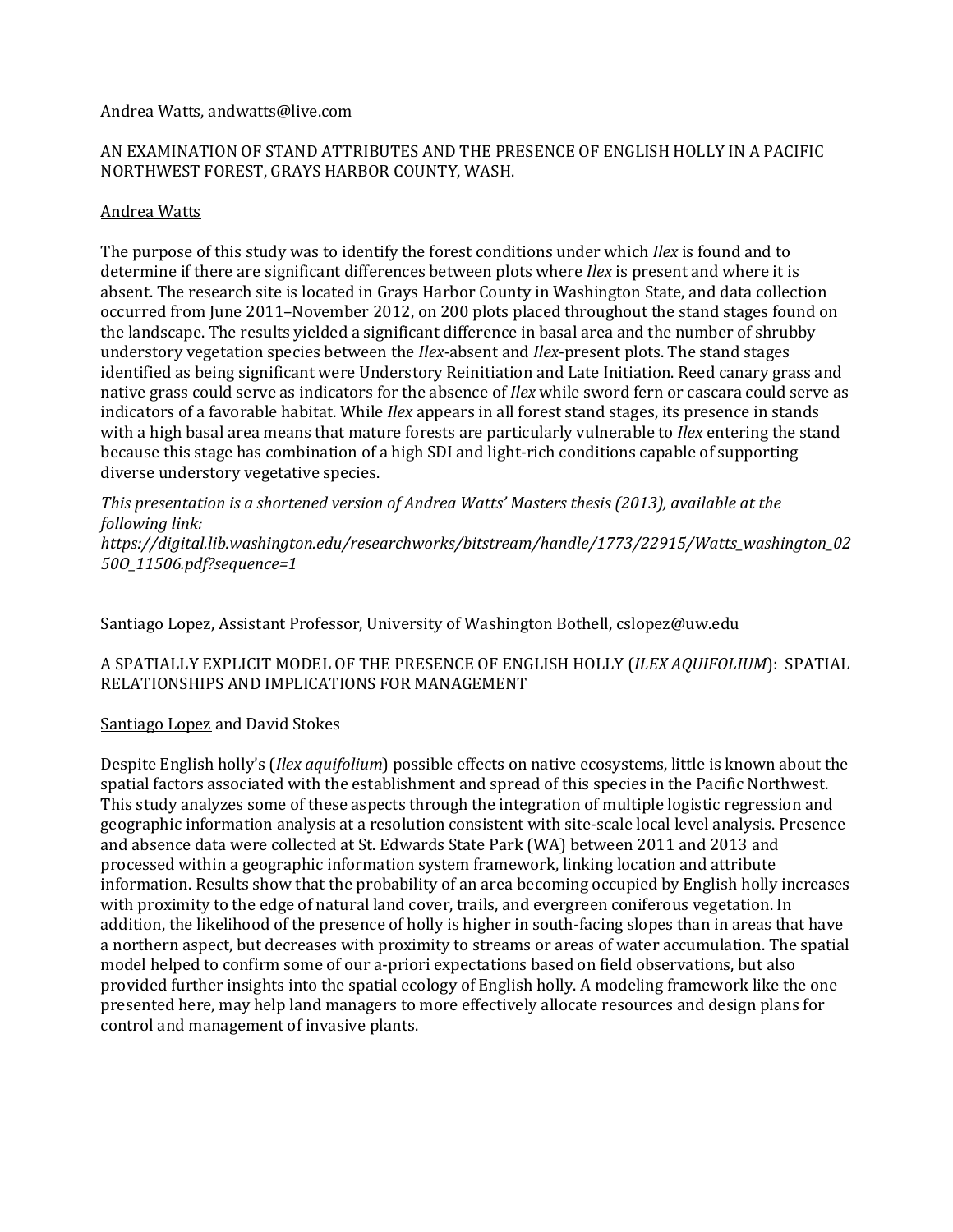Elliott D. Church, M.S. Student, School of Environmental and Forest Sciences, University of Washington, [edd2@uw.edu](mailto:edd2@uw.edu)

## IMPACTS OF INVASIVE ENGLISH HOLLY (*ILEX AQUIFOLIUM*) ON UNDERSTORY VEGETATION IN A MATURING PACIFIC NORTHWEST WESTERN HEMLOCK ZONE FOREST

### Elliott D. Church and David Stokes

Rapidly increasing, and with no structural analogue in the native forests it is invading, English holly has the potential to radically alter the structure, processes, and biodiversity of native Pacific Northwest forests. However little information exists regarding its effects on native plant communities. To address this knowledge gap, we documented the percent cover of native evergreen and woody plant species underneath and adjacent to 20 large holly trees (≥4m canopy diameter) in a largely native, conifer-dominated forest in St. Edward State Park (Kenmore, WA). At each of the 20 trees we collected species cover data in 1m2 quadrats north of the tree, under the canopy on the north side of the trunk, under the canopy on the south side of the trunk, and south of the tree (control). On average, total cover of native vegetation was greatly reduced underneath holly canopies, and was also lower in the shade of holly (north of tree), compared with the control. Further analysis will examine the effects of holly litter and shade on individual native plant species and overall species diversity. Our preliminary findings suggest that holly has the capacity to exclude native vegetation, and may pose a serious threat to the biodiversity of PNW forests if left unmanaged.

### Al Smith, Friends of Seward Park and Washington Native Plant Society

## HOW WASHINGTON NEARLY BECAME THE HOLLY STATE: THE STORY OF HOLLY IN SEWARD PARK. Al Smith

In a paper published in Douglasia, Winter 2013 Issue, Smith tells the interesting story from Seattle's history of Lillian McEwan and the Washington State Society for the Conservation of Wild Flowers and Tree Planting and their efforts to promote holly planting with the goal of making Washington the "Holly State" and to help nature in the process. Newspaper articles, old records and documents from the Seattle Parks Department reveal how this project was carried out and the resulting large numbers of holly trees that were planted in Seward Park and other places in the name of conservation. The Seattle Parks Department's role in the management of Seward Park and its trees both native and nonnative is also described during this early phase of Seattle's history.

*This presentation is based on Al Smith's 2013 article in Douglasia.*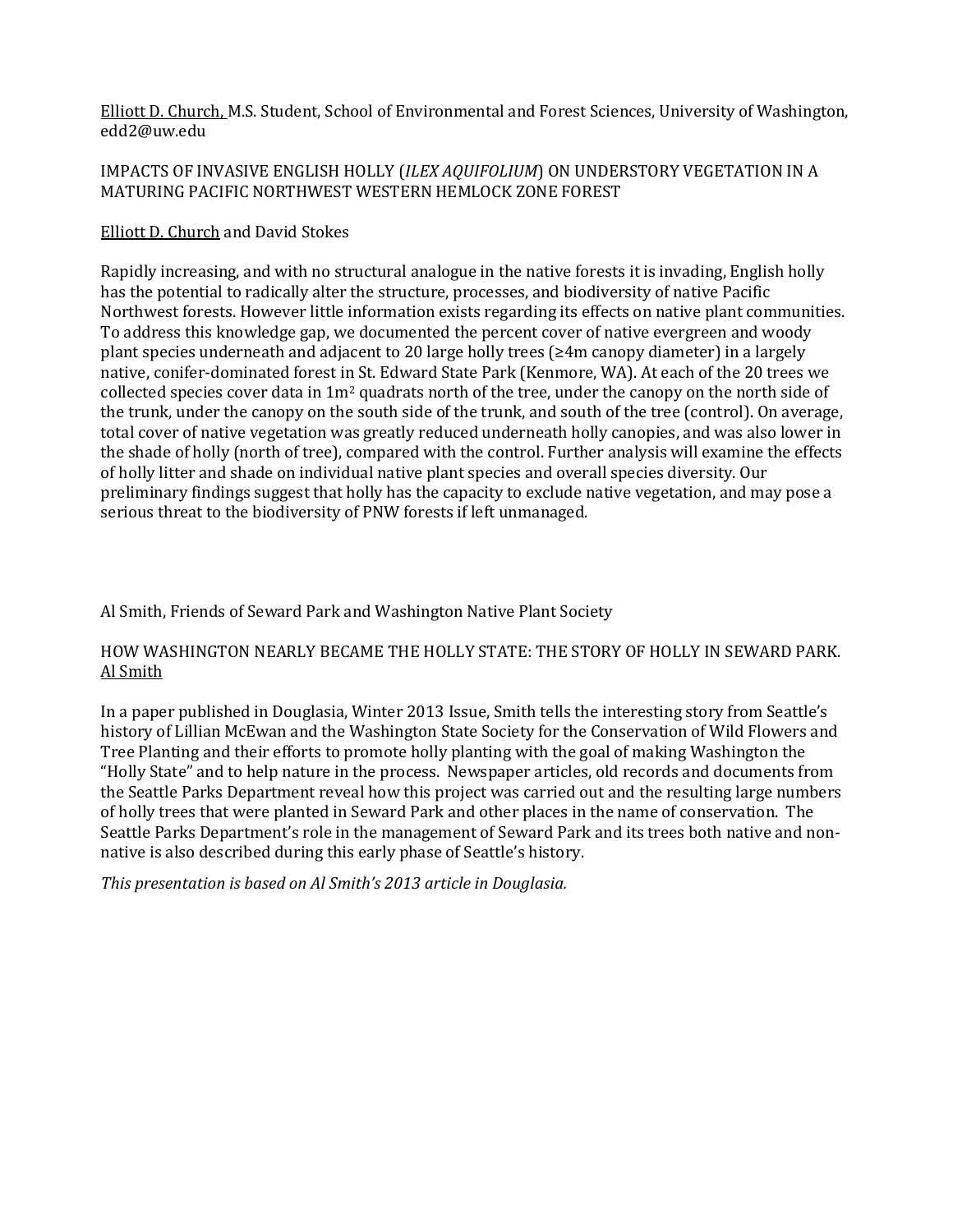Sally Nickelson, Invasive Species Program Manager for Seattle's Major Watersheds, Seattle Public Utilities[, sally.nickelson@seattle.gov](mailto:sally.nickelson@seattle.gov)

### HOLLY DOMINATES A FOREST UNDERSTORY AT LAKE YOUNGS RESERVE, SEATTLE PUBLIC UTILITIES

### Sally Nickelson

A total of 90 acres of second-growth conifer forest in the Lake Youngs Reserve is dominated by extremely dense infestations of English holly. Prior to being included in Seattle's water supply network, parts of this area were homesteaded. There are no records that the area was ever used as a holly farm or holly was ever densely planted. Smaller holly trees were grubbed out in a total of 22 acres (21 acres in 2008 and 1 acre in 2011). In the fall of 2008 and 2009 a 50% glyphosate solution with no surfactant was sprayed into small cuts in the bark created with an ax (hack and slash type treatment) on larger trees. This herbicide treatment was conducted in 2.3 acres of dense holly infestation, plus on individual trees scattered throughout the 2500-acre Reserve. The grubbing treatment appears quite effective, but is extremely costly and time-consuming. The herbicide treatment caused initial top-death in most treated trees. However, a majority of the treated trees regrew from the roots or the trunk below the treatment line. We will try a hack and slash treatment of 100% glyphosate solution with a 1% surfactant when funding allows.

Mark Boyar, Board Member, Mountains to Sound Greenway Trust[, mboyar@q.com;](mailto:mboyar@q.com) Lisa Nelson, Restoration Project Coordinator, Mountains to Sound Greenway Trust, lisa.nelson@mtsgreenway.org; and Sasha Shaw, Education Specialist, King County Noxious Weed Control Program, Sasha.Shaw@kingcounty.gov.

### ENGLISH HOLLY ON MOUNT SI, MIDDLE FORK SNOQUALMIE, AND TIGER MOUNTAIN Mark Boyer, Sasha Shaw, and Lisa Nelson

Data collected by the Mountains to Sound Greenway Trust, the Upper Snoqualmie Weed Watcher volunteers and the King County Noxious Weed Control Program, as part of a cooperative effort to track and control invasive plants impacting the Upper Snoqualmie Watershed in King County, Washington, demonstrates the relative impacts and distribution of a wide range of invasive plants in the watershed, including English holly (*Ilex aquifolium*). English holly has emerged as a key species of concern, especially around Mount Si, Rattlesnake Mountain and Tiger Mountain, because it invades and becomes established in mature conifer forests, even where there are few if any other invasive plants. Although the entire project area has not been systematically surveyed, the data collected show the distribution, density and size of holly populations in the areas that have been surveyed. In addition, data on fruiting trees collected in one target area reveals information on stand diversity of the population. Holly is not known to have been planted in the areas being surveyed and it appears that these populations are entirely invasive and not the result of intentional planting, and that the stands are maturing and spreading over time.

English holly has been identified as a significant threat to the natural ecosystems of these natural areas and holly control is a high priority for the Greenway and the Washington State Department of Natural Resources. Although not all control work has been documented, available data on control demonstrates the scale of effort that has already been expended and shows in part what remains to be done. The Greenway and Weed Watcher volunteers have plans to increase and expand this effort in the current and future years, using a combination of injection and manual removal methods, depending on the size of the trees and availability of tools.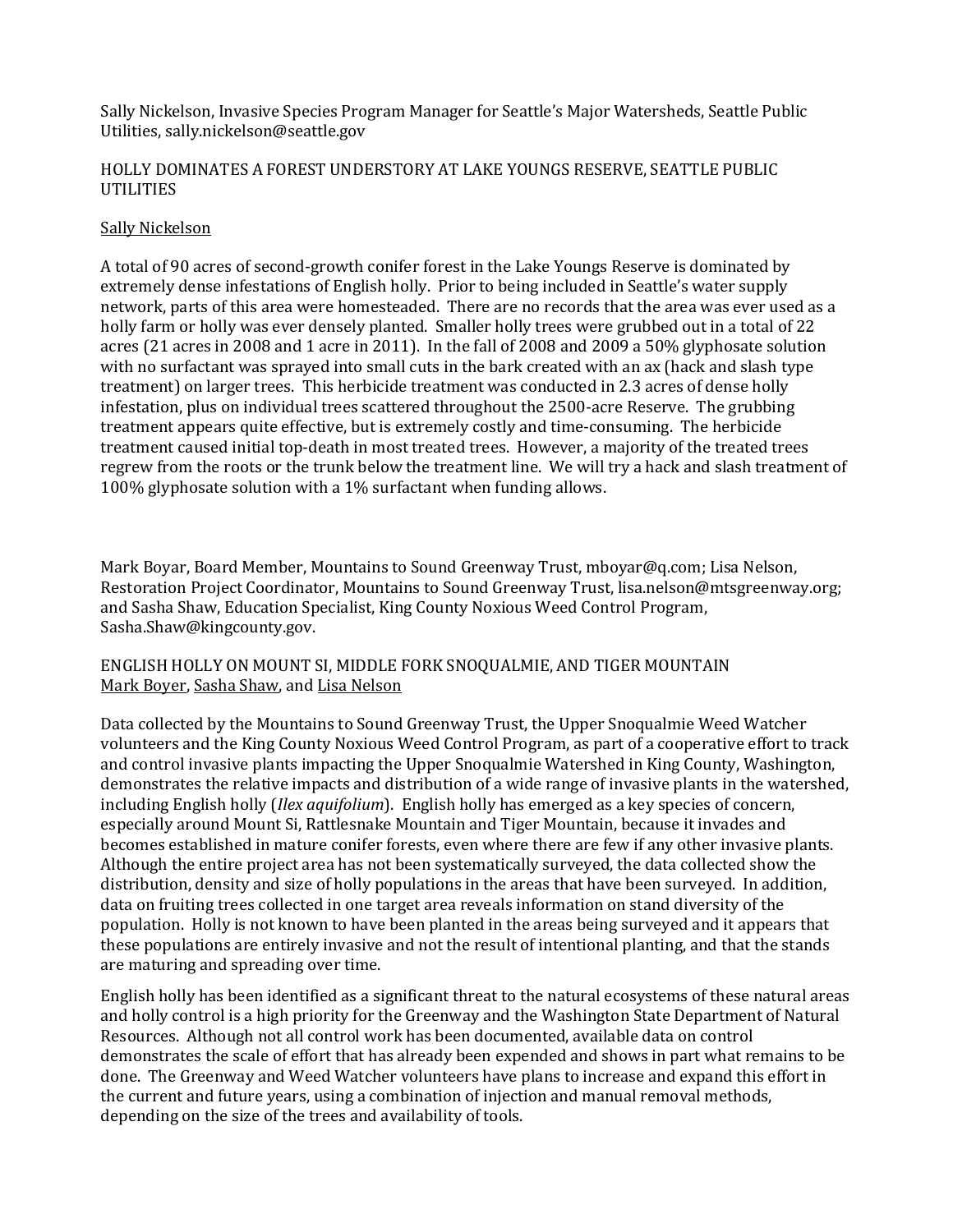Michael Yadrick, Seattle Parks and Recreation Natural Resources Unit, [michael.yadrick@seattle.gov](mailto:michael.yadrick@seattle.gov)

## THE LIFE AND DEATH OF ENGLISH HOLLY IN SEATTLE'S FORESTED PARKLAND

## Michael Yadrick, Oliver Bazinet, Lisa Ciecko, and Mark Mead

The City of Seattle and its citizens created the Green Seattle Partnership (GSP) ten years ago to jumpstart the restoration of 2500 acres of forested parkland. From vegetation surveys, we know that English holly is pervasive. In 2000, holly comprised 40-60% of the naturally-occurring trees on public land citywide (Seattle Urban Nature Project). Another citywide assessment in 2012 suggested that holly is present in equivalent counts on residential property and parks property (Green Cities Research Alliance). We use a combination of field methods, work log reporting, and field monitoring to eliminate the tree from restoration sites. With over 1,200 acres of 2,500 total acres in restoration, our data indicates that holly is present in 13% of the sites and cover of the species has decreased to 0.3%. The results of this program emphasize the importance of continued monitoring during the latter phases of restoration to drive any necessary follow-up treatment as well as continued methodical eradication of regenerating invasive trees in new restoration sites.

### Nelson Salisbury, EarthCorps, [nelson@earthcorps.org](https://ap01.alpine.washington.edu/alpine/alpine/2.0/mailto?to=nelson%40earthcorps%2Eorg&pop=view/0/INBOX/77145)

## ENGLISH HOLLY CONTROL TRIALS – STEM TREATMENT METHODS COMPARED

#### Nelson Salisbury

This paper provides a summary of the results of a study designed to test the effectiveness of different herbicide treatment methods to control invasive English holly (Ilex aquifolium) trees in the Puget Sound region. The study compares the results of using three different treatment methods (frilling, cut-stump, and lance stem injection) with three different herbicides (glyphosate, triclopyr, and imazapyr) applied in both the spring and fall seasons. Data was collected from five sites within the Puget Sound region of Washington. Herbicide applications occurred in the fall of 2010 and the spring of 2011. Post-treatment data collection occurred after one year following each treatment.

The most effective and time-efficient method to control English holly examined in this study was stem injection with imazapyr. This combination was very effective at killing the tree in both fall and spring seasons and resulted in the fewest number of trees with additional stump sprouts. Furthermore, stem injection with imazapyr was also the most time-efficient application method studied, even without taking into account the additional time necessary to mix, clean, handle, and store liquid chemical herbicides required with the other treatments. Using the stem injection treatment method reduces exposure risk to the applicator and reduces non-target herbicide effects to adjacent plants. Frilling or cut-stump treatments with triclopyr also provided an effective control, although cut-stump treatments were more likely to result in increased stump sprouting. Frilling and cut-stump treatments with glyphosate treatments were the least effective methods of control looked at in this study.

*This presentation is based on N. Salisbury 2013; report available at:<http://bit.ly/ECHolly> .*